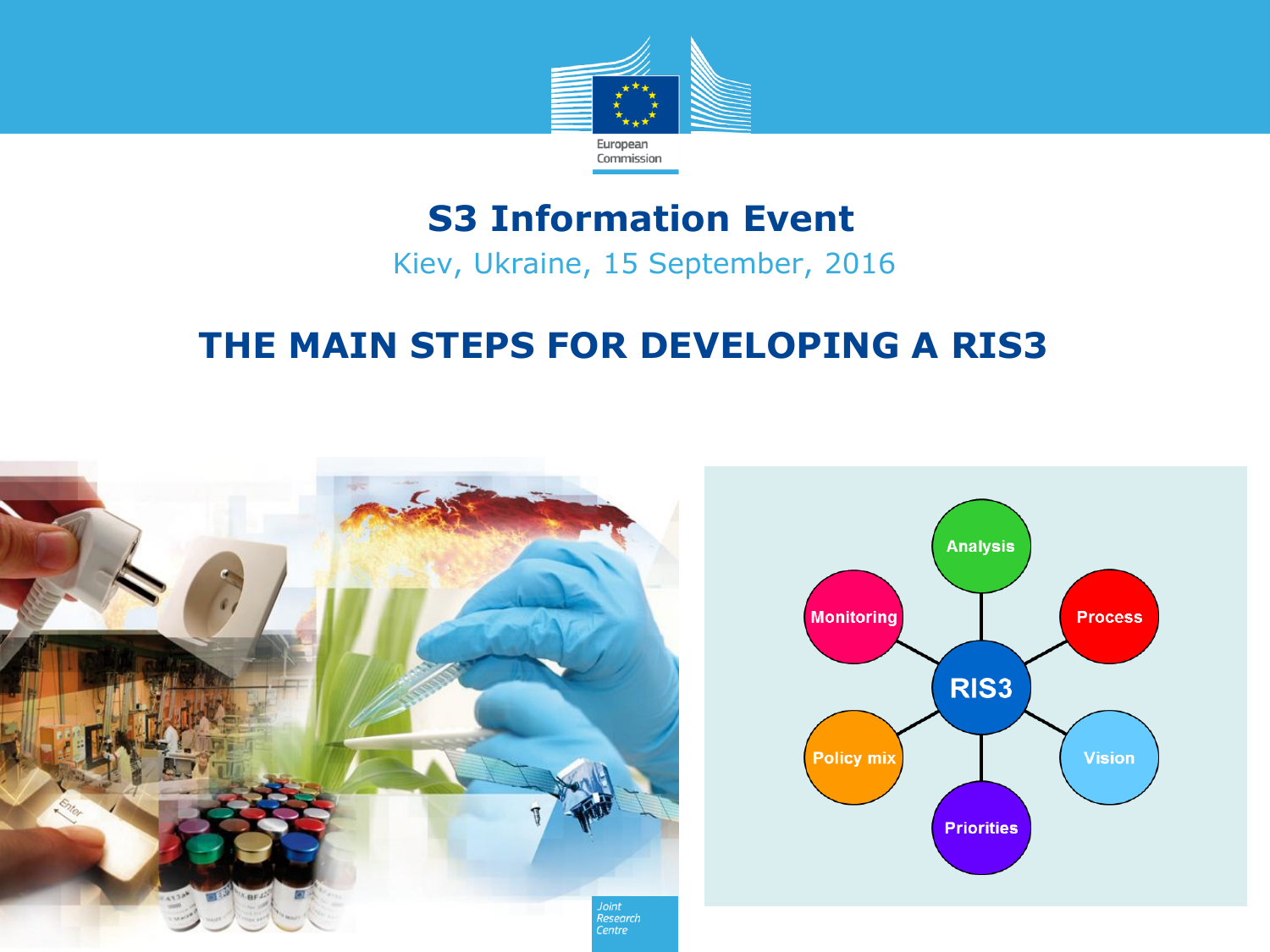

### **The RIS3 Guide**

lesearch Centre

- Methodological guidance for policy makers an implementing bodies
- Focused on RIS3 design: developing the concept, helping to understand the S3 method
- The guide evolves with the advancement of S3 process
- New Guide on RIS3 implementation will be available in October!

Available on the S3 Platform webpage [http://s3platform.jrc.ec.europa.eu](http://s3platform.jrc.ec.europa.eu/)

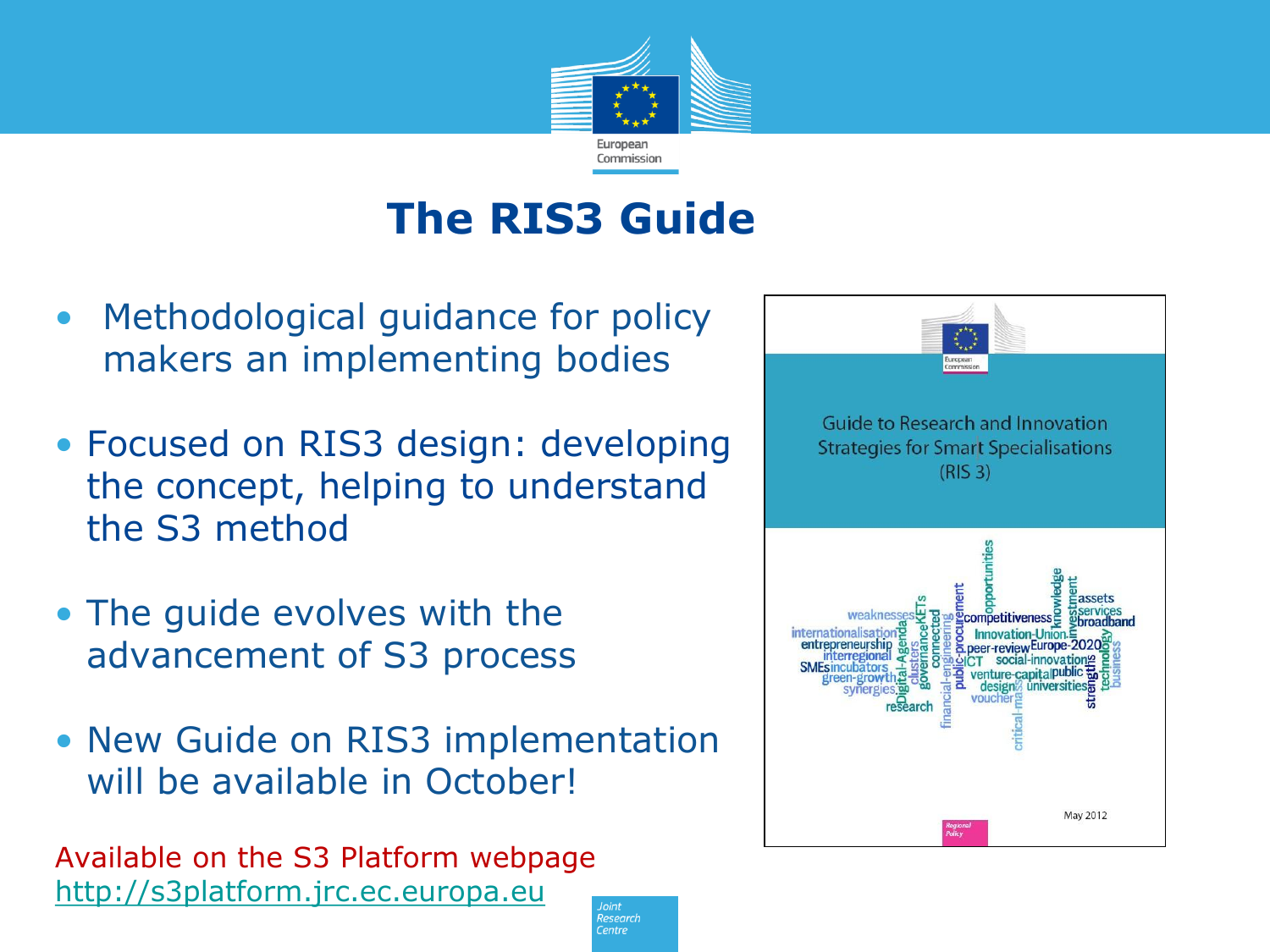

# **RIS3 guide - Key steps for developing a RIS3**

- Step 1 Analysis of local context and potential
- Step 2 Governance
- Step 3 Vision for the future
- Step 4 Selection of priorities
- Step 5 Policy mix
- Step 6 Monitoring and evaluation



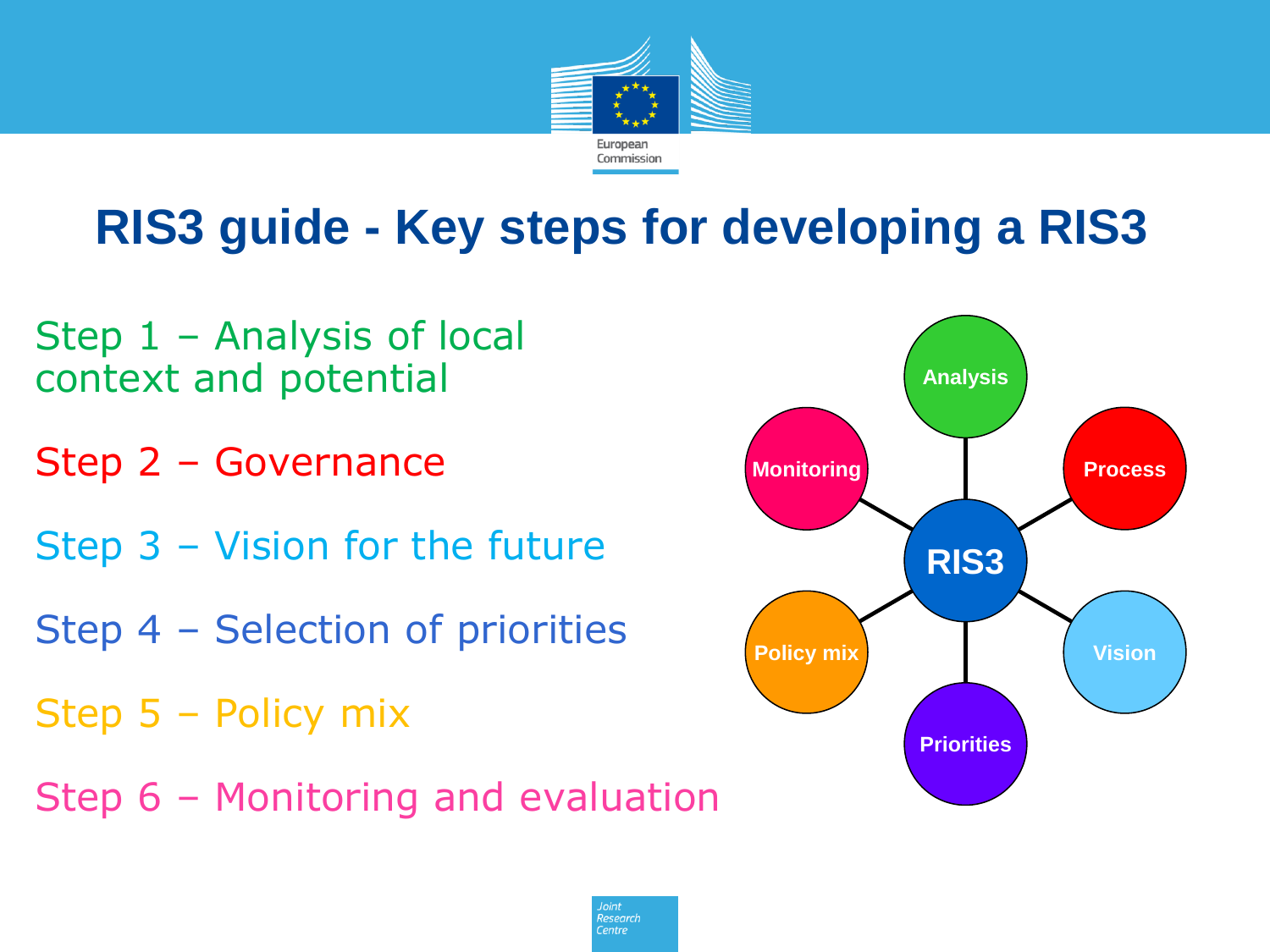

# Step 1 – Analysis of regional context and potential for innovation (I)

- **A broader definition of innovation, not just** RTD-oriented
- Assess existing regional assets
- Identify regional competitive advantage
- **-** Detect emerging niches for smart specialisation
- Combine methods (e.g. foresights, SWOT approach, surveys, working groups, interviews, etc.)



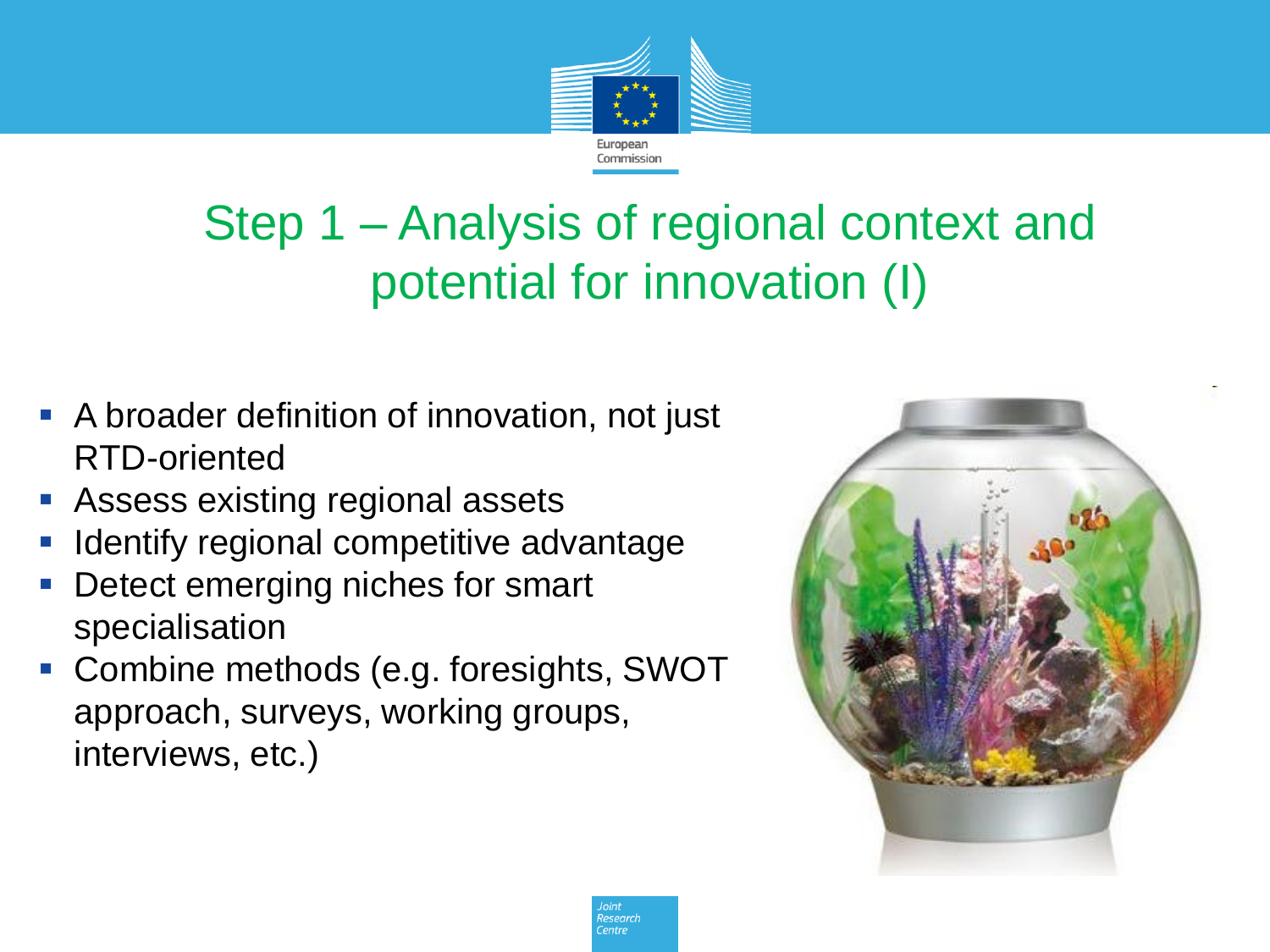

Step 1 – Analysis of regional context – looking out – and potential for innovation (II) Outward-looking Analysis:

- Assess country's positioning with regard to other countries and regions in Europe
- Beware of global companies and value chains
- Find complementarities with other regions to join wider networks
- Avoid 'blind' duplication, discover possibilities for collaboration

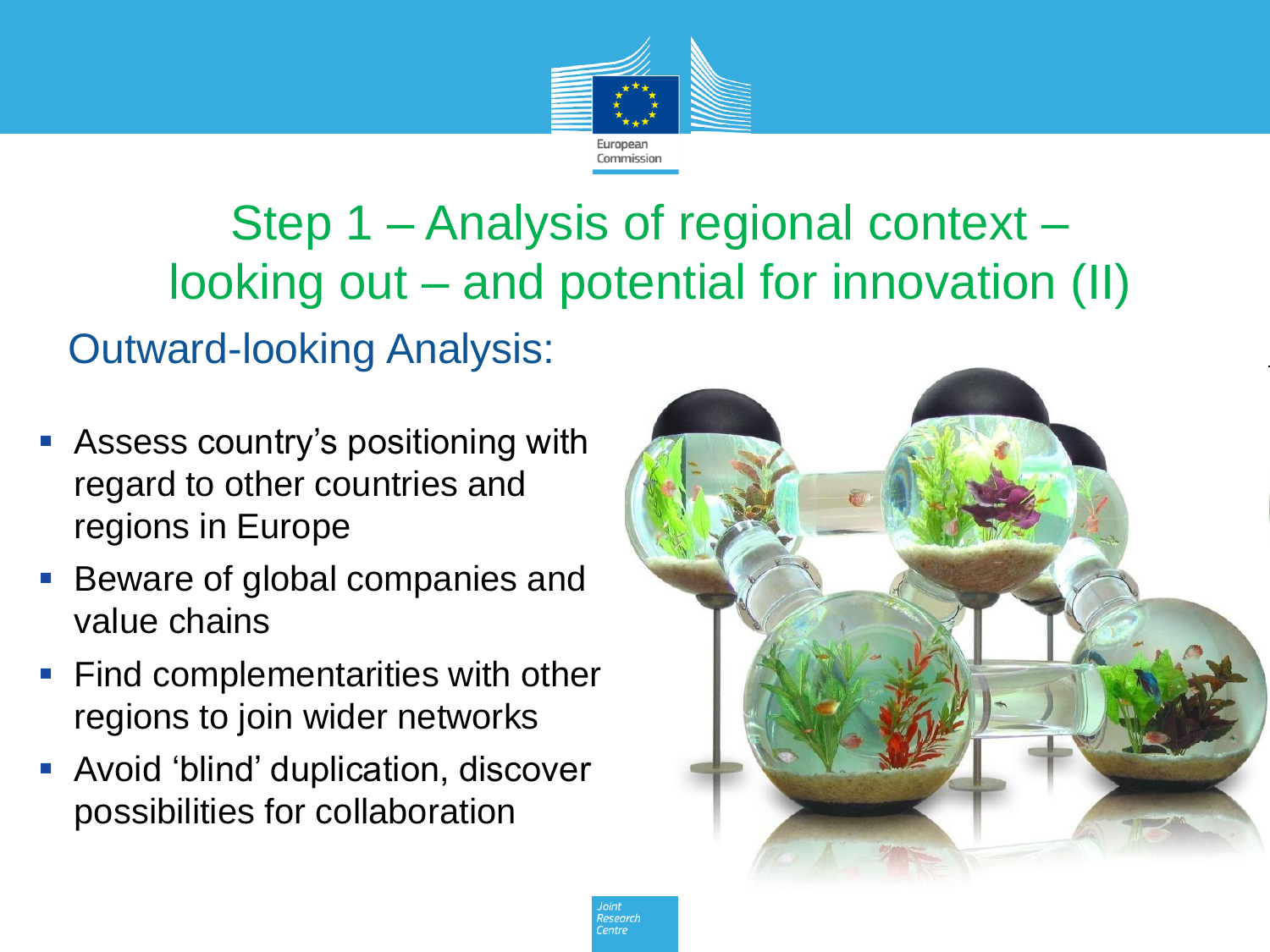

## Step 1 – Analysis of regional context and potential for innovation (III)

Analysis of entrepreneurial dynamics and identification of future opportunities:

- **Entrepreneurial discovery process** systematic search for new opportunities through the dialogue of stakeholders
- **Involvement of entrepreneurial actors in** the process
	- **Firms, but also Universities,** Technology Centers, Venture Capitalists, Regional Development Agencies..

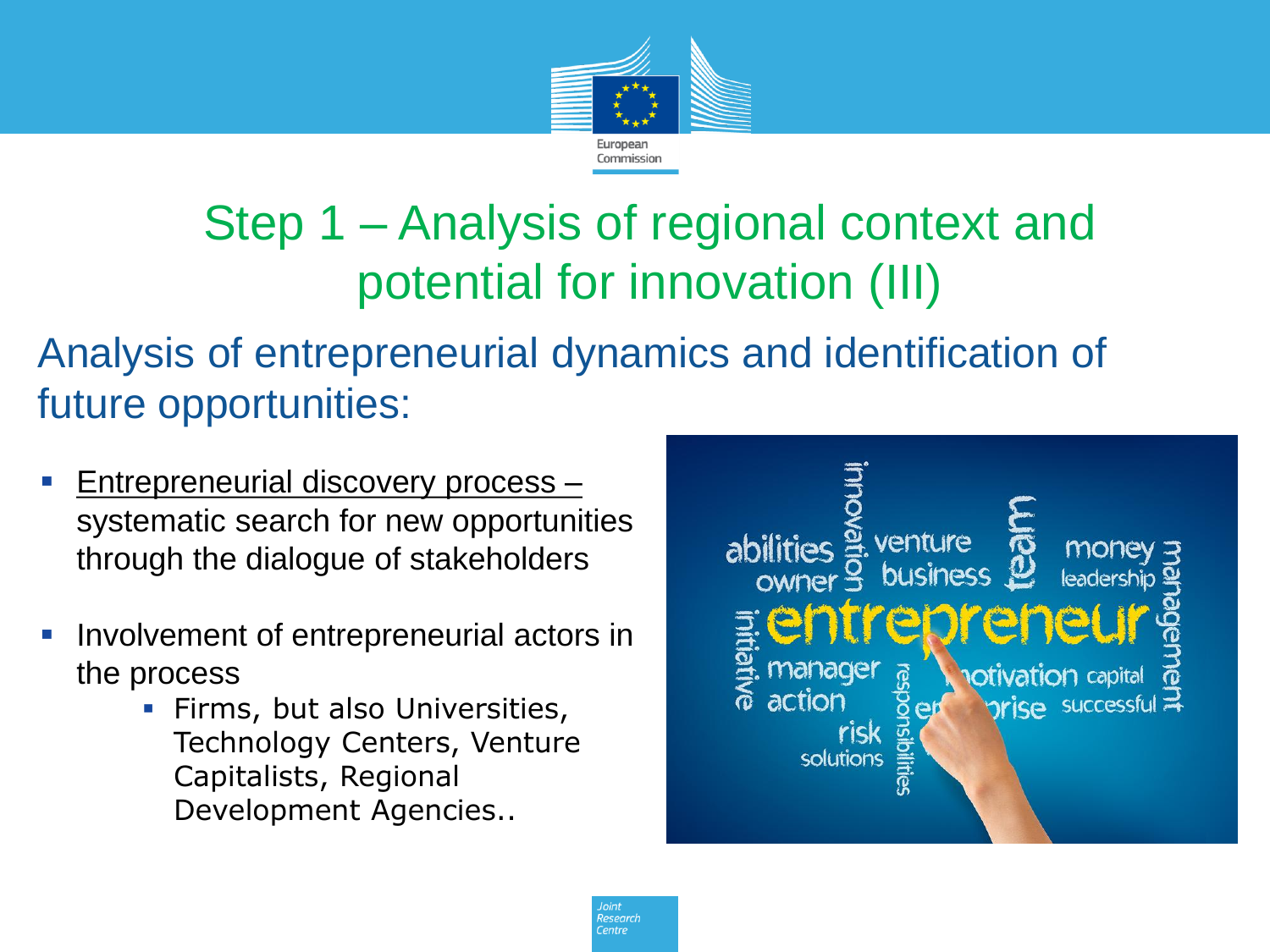

#### **Business**

manufacturing and services, primary sectors, financial sector, creative industries, social sector, large firms, SMEs, young entrepreneurs, students with business ideas, cluster and business organisations, etc.

#### **Research**

public and private research bodies, universities, science and technology parks, NCPs, Technology transfer offices, Horizon2020 committee members, regional ESFRI roadmaps etc.

Entrepreneurial in **composition** and **spirit:** (risk-taking, broader view beyond boundaries …)

Different departments, if relevant at different government levels, agencies e.g. for regional development business advice, public procurement offices, incubators, etc. **Public administration**

NGOs and citizens' initiatives related to societal challenges for which innovative solutions would be helpful, consumers associations, Talents! etc. **Civil society / Users**

> esearrt  $\epsilon$ <sub>pntrp</sub>

#### **S3 is an ongoing entrepreneurial discovery process**

- Businesses are best placed to lead in the identification of new opportunities for growth in a rapidly globalising economy
- The process of discovery of their niches and markets used by the most entrepreneurial of firms/researchers inspire public policies for innovation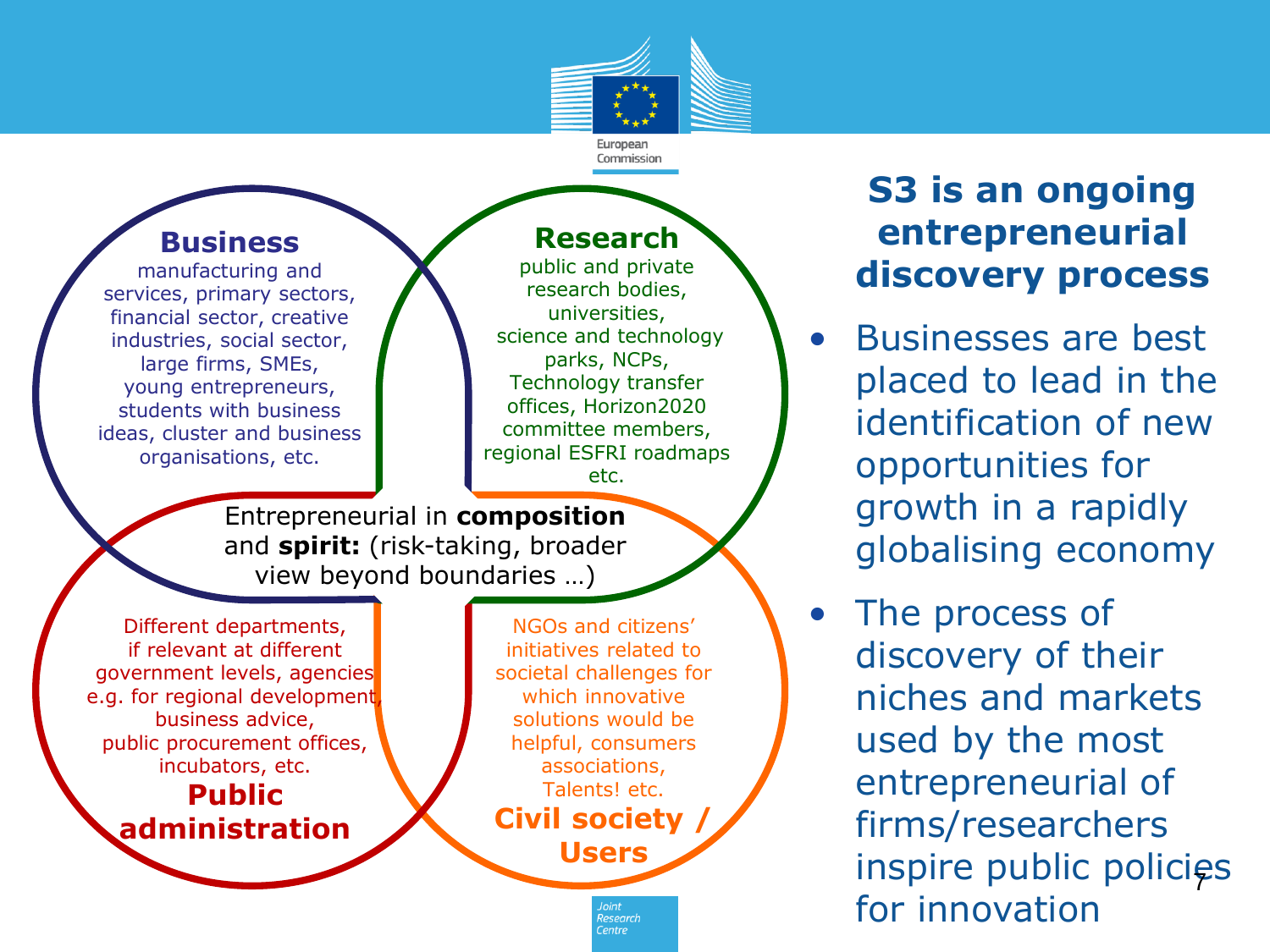

### Step 2 – Governance: ensuring participation and ownership

#### Wider engagement of stakeholders:

- **Interactive and consensus based**
- **From Triple Helix governance** model to *Quadruple Helix*  involving civil society
- Setting up a Steering Group, Management Team, Working groups, flagship projects…

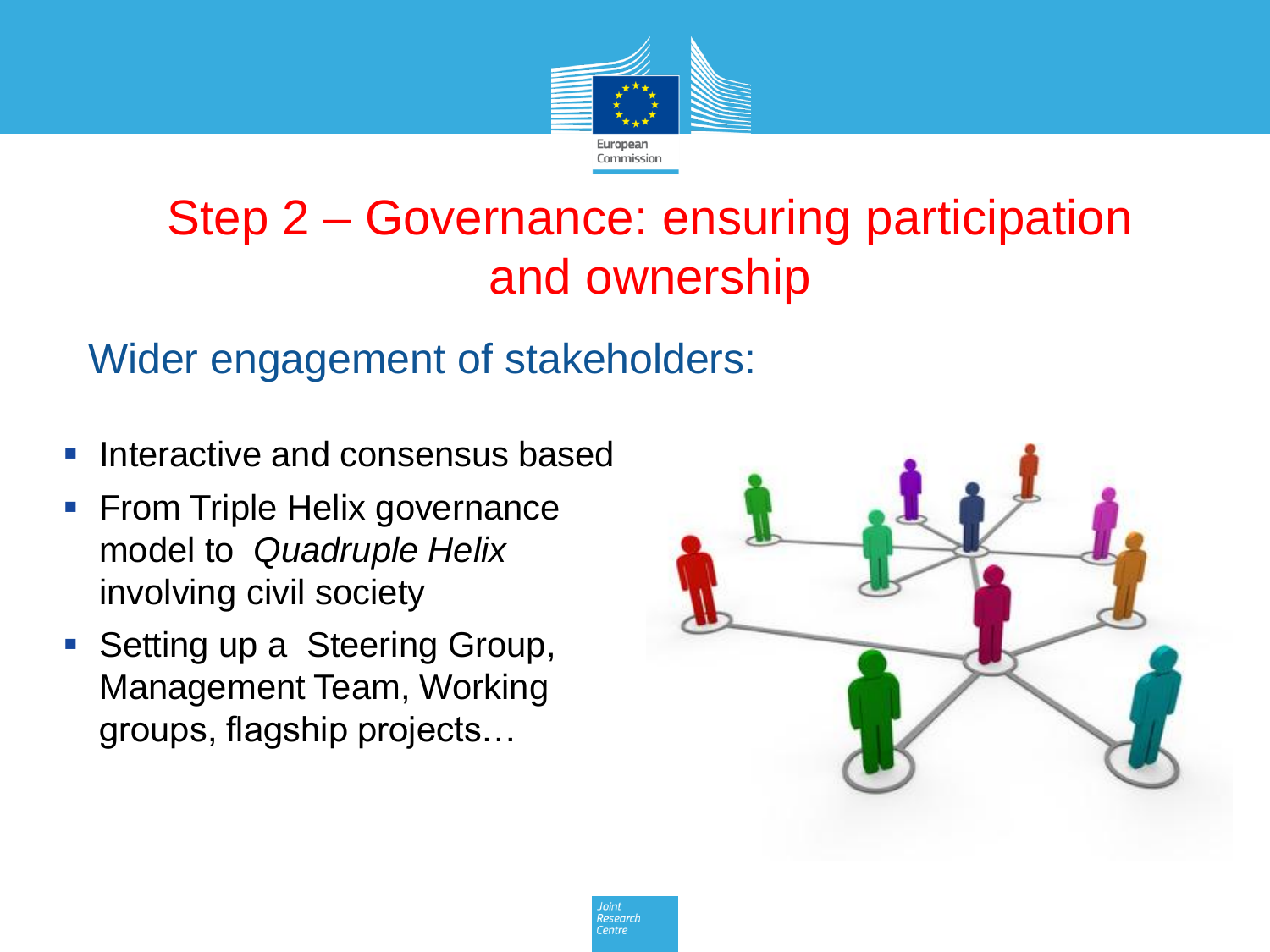

## Step 3 – Developing an overall vision of the region's future

Shared vision of the region's potential and main directions for its international positioning:

- **Shared, ambitious but realistic**
- Agenda for transformation: formulate different scenarios based on analyses and debate where your region wants to go
- **Motivating, addressing societal** challenges



?esearch **Pontre**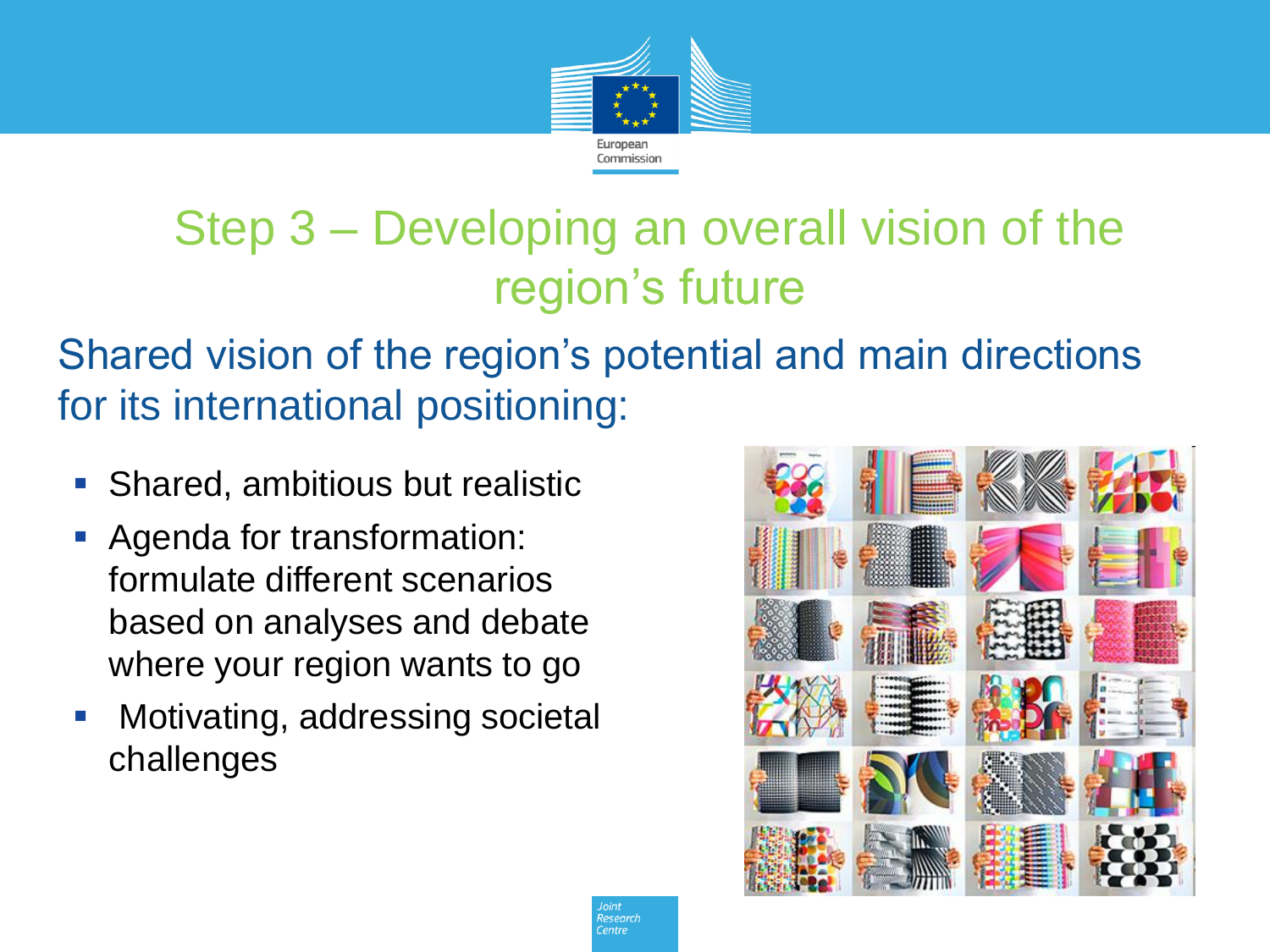

## Step 4 – Identification of priorities

Decision-making step where top-down meets bottom-up:

- Focus on a limited number of areas with potential for smart specialisation as emerged from entrepreneurial discovery
- **-** Avoid capture by interest groups!
- Areas where the region hopes to excel
- Pay attention to horizontal priorities (Key Enabling Technologies, ICT etc.)



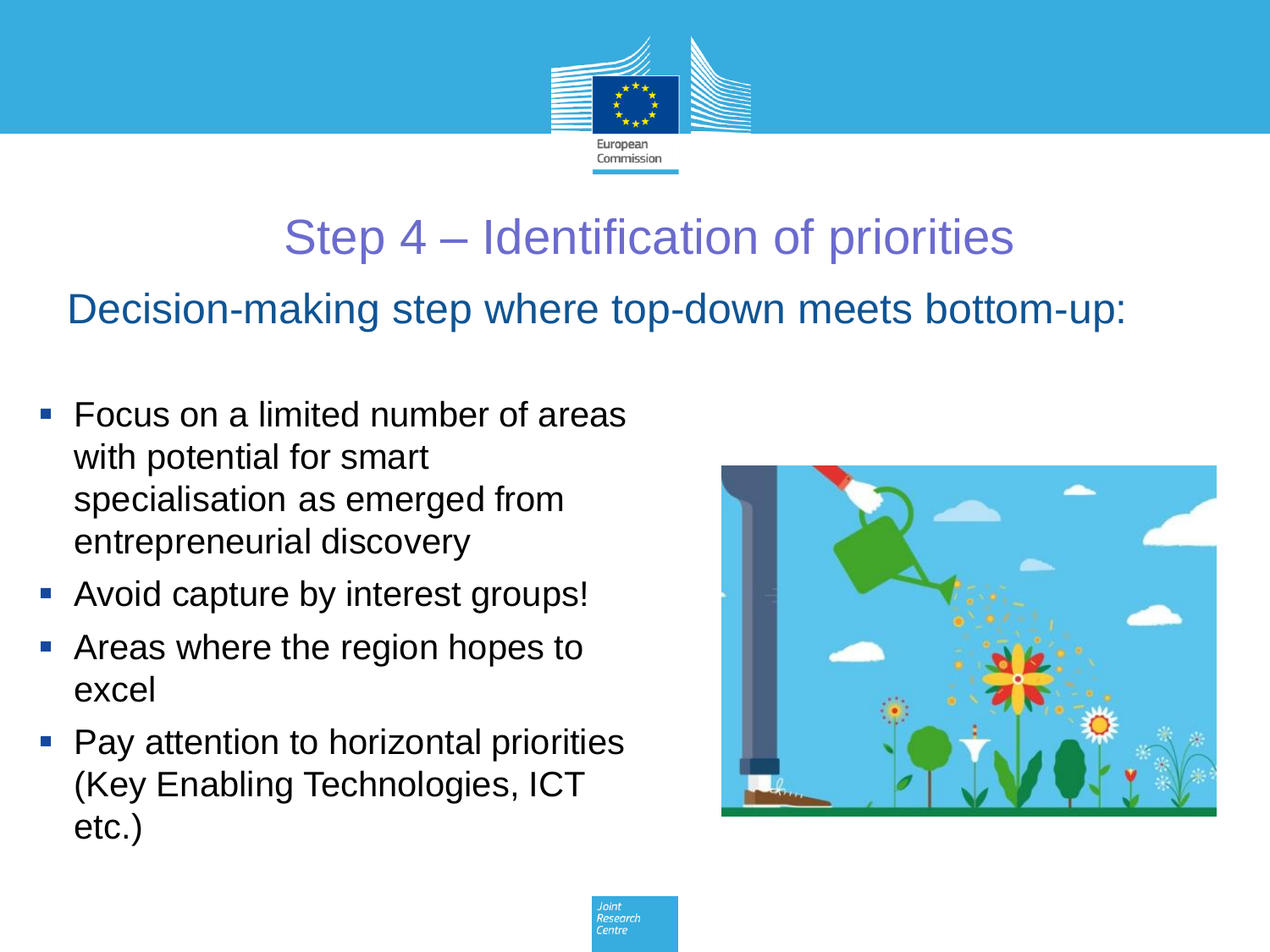

## Step 5 – Implementation, definition of a coherent policy mix, roadmaps and action plan

- **Defines roadmaps, action plan and** pilot projects corresponding to the objectives
- Which tools do you need to overcome identified challenges in order to reach your goals?
- **Includes measurable targets, result** and outcome indicators
- **Defines realistic timeframes**
- Identifies sources of funding and budget allocations

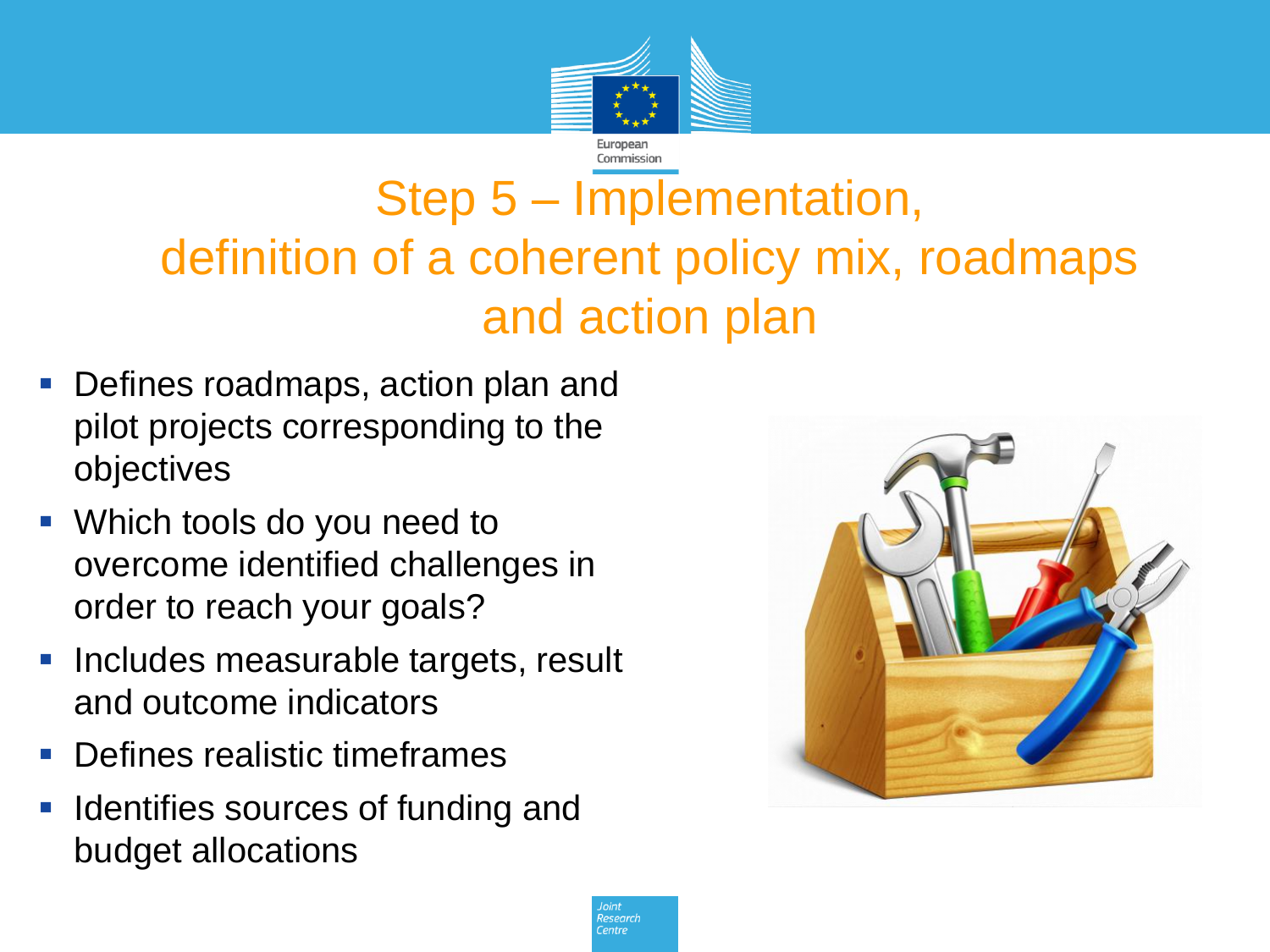

# Step 6 – Integration of monitoring and evaluation mechanisms

### Mechanisms *integrated* in the strategy:

- Monitoring  $\rightarrow$  to verify the correct and efficient implementation of activities
- Evaluation  $\rightarrow$  to verify whether and how strategic goals are met
- Importance of measurable targets and output/result indicators



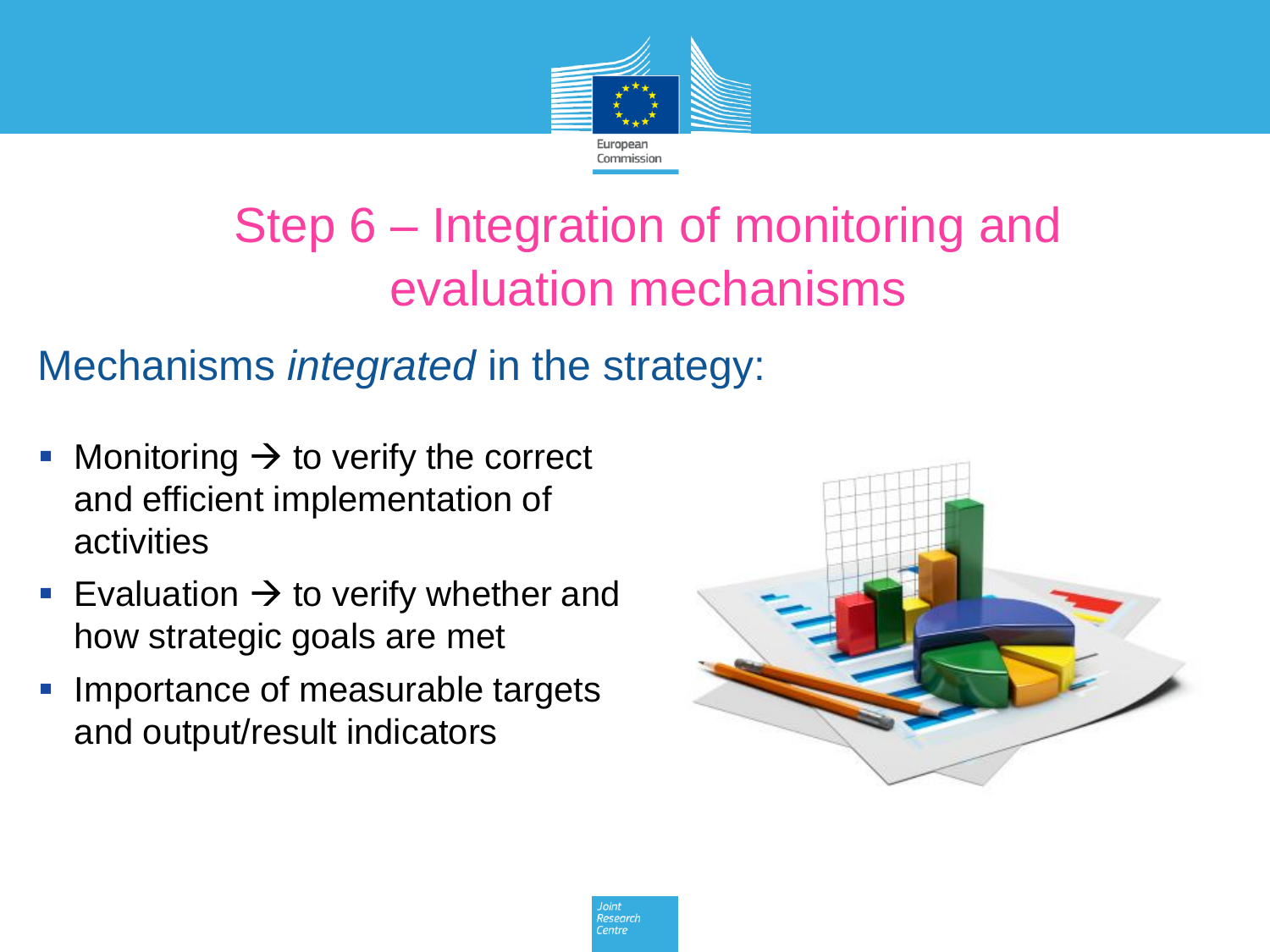

**Searc** 

# **RIS3 – main features:**

- **Build on country's/region's strengths,** competitive advantages and potential
- **Focus investments on limited number of** priorities
- **Supports technological and practise** based innovation
- **Entrepreneurial discovery process**
- Wide stakeholder involvement
- **Evidence-based and includes sound** monitoring and evaluation system